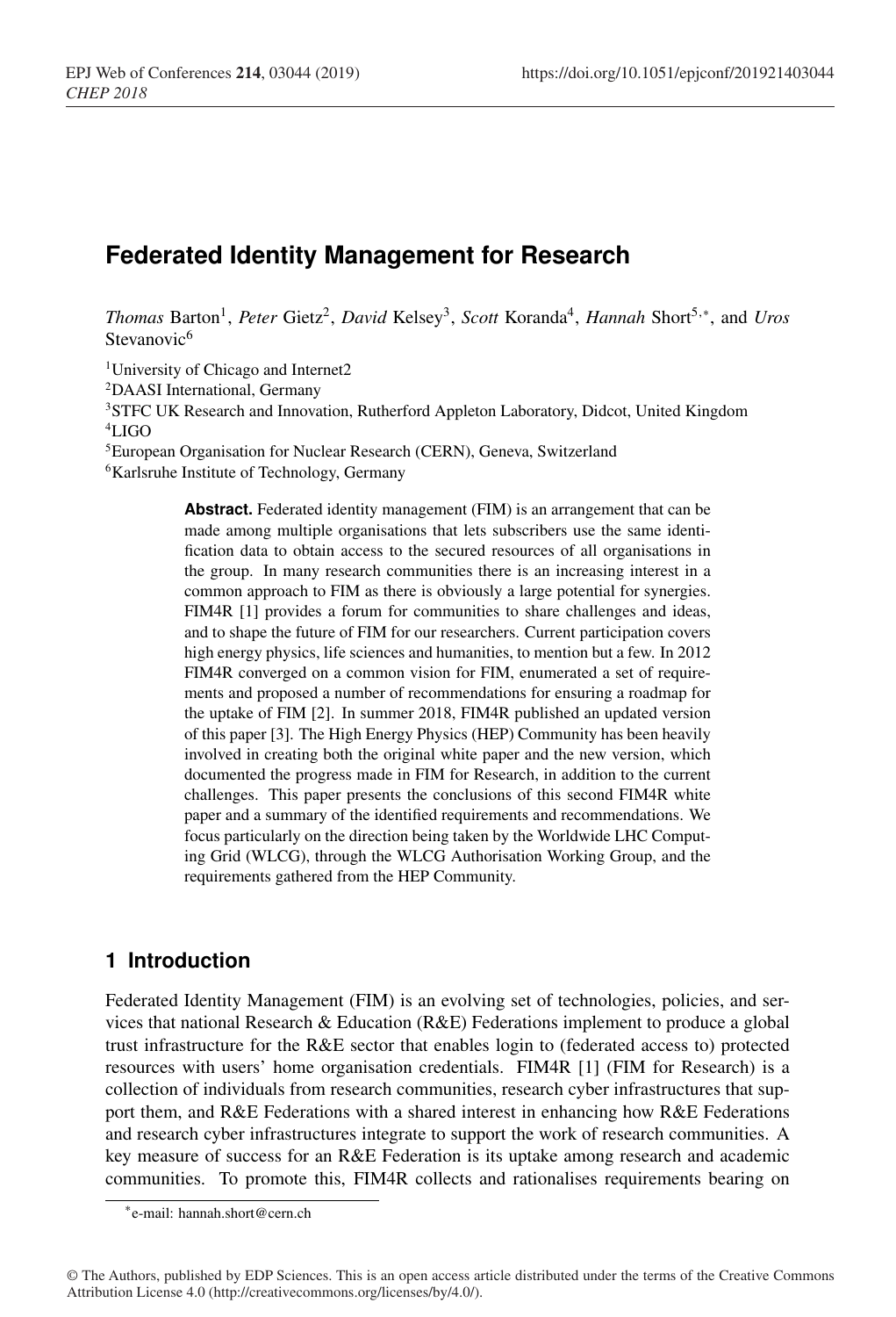technical architecture, services, standards, and operational policies needed to produce harmonious integration between research cyber infrastructures and R&E Federations. These requirements may apply to R&E Federations, the research cyber infrastructures, or proxies, portals, gateways, and other components that link them together. FIM4R members collaborate with organisations in both domains, R&E Federation and research cyber infrastructures, to help implement these requirements.

A version 1.0 white paper [2] was produced in 2012 to document common requirements, a common vision, and recommendations. During 2017 and 2018, FIM4R members collaborated on a second white paper to highlight the progress since 2012 and update requirements and recommendations to reflect current and anticipated trends and challenges.

### **2 Federated Identity Management for Research White Papers**

#### **2.1 FIM4R version 1.0, 2012**

The version 1.0 white paper was the result of gathering input from a variety of research communities and cyber infrastructures and distilling common high level requirements and recommendations from the input. These include:

- User friendliness
- Federated access enabled with and without need for browsers
- Support for the multiple credential types in use by research cyber infrastructures
- Support for multiple Levels of Assurance to match different levels of risk associated with protected resources
- Control over authorisation by research communities or research cyber infrastructure operators
- A well-defined set of user attributes that are appropriately available across the entire architecture
- Risk assessment, traceability, and a security incident response capability suited to this environment
- Transparency of the various policies by which organisations manage their users' federated credentials
- Reliable and resilient operations
- Scalable means by which to address legal, policy, and trust concerns with ensuring suitable security and privacy across this international and heterogeneous infrastructure

Substantial developments on all of these have occurred since the version 1.0 white paper's publication. Highlights include:

- Development and implementation of the Research & Scholarship Category [4], a globally adopted program that defines a set of user attributes and helps to manage user privacy by disclosing them only to federated services independently vetted to be purposed for research or scholarly use.
- Development and implementation of Sirtfi [5], a security incident response framework adopted by R&E Federations, Snctfi [6], a suite of policies that facilitate successful integration of cyber infrastructures with R&E Federations, and the GÉANT Data Protection Code of Conduct [7] to address data privacy compliance needs of federated organisations in the EU.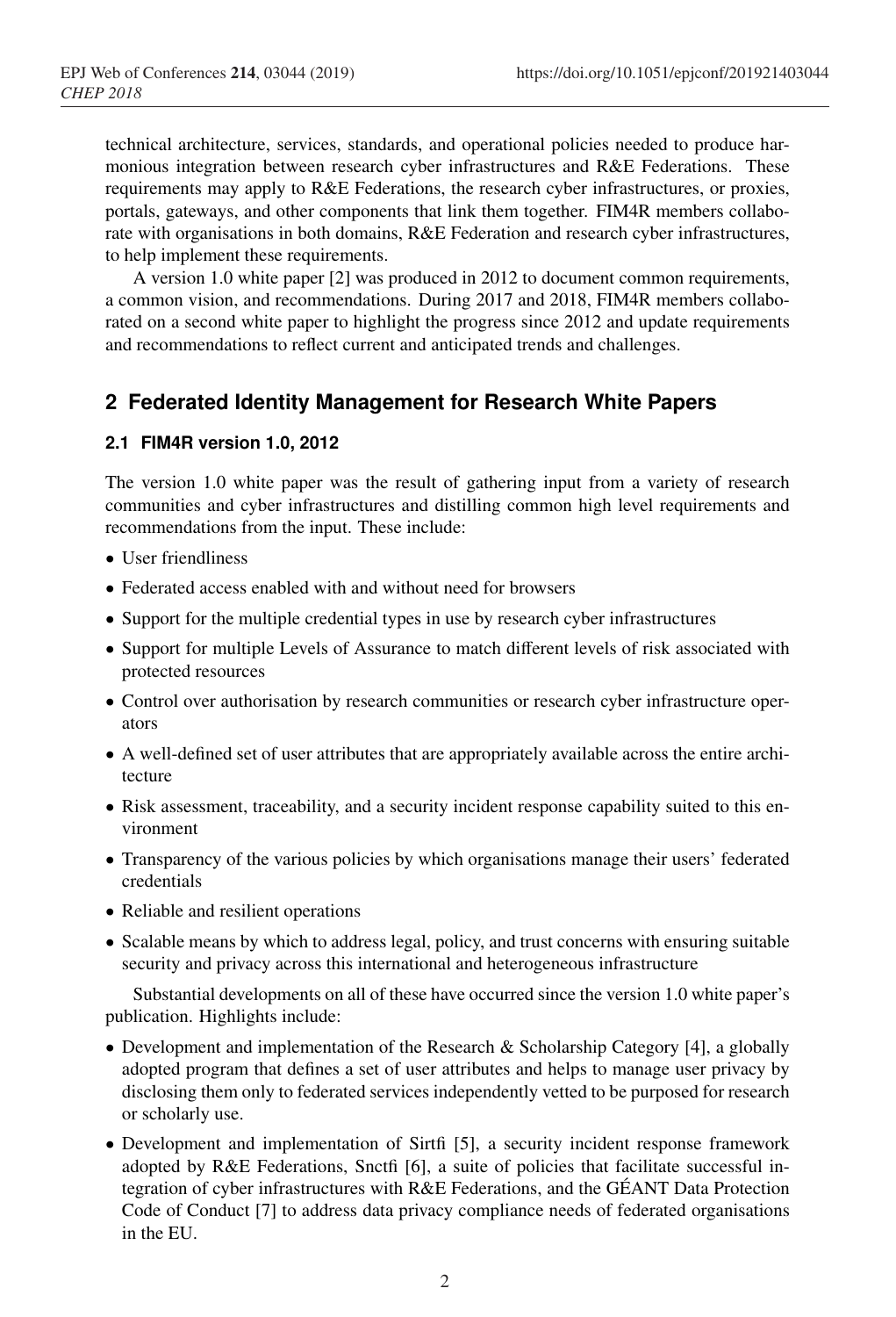- Various solutions to non-browser federated access needs.
- Experiments with defining and fielding solutions to Level of Assurance needs [8] [9].
- Emergence of a proxy architecture [10] as the approach taken by multiple research cyber infrastructures to simplify their integration with R&E Federations.
- European Commission funding for the AARC and AARC2 projects [11], which convened and focused FIM4R members and others on identifying means to address the various requirements of the version 1.0 white paper, whose efforts helped to produce several of the above items and more.

#### **2.2 FIM4R version 2.0, 2018**

Although the developments listed above are quite substantial, they have not fully addressed the problems at which they are aimed. Most R&E organisations do not yet participate in the Research & Scholarship Category [4] or Sirtfi [5] programs, and the Data Protection Code of Conduct [7] has had to be revised in light of the General Data Protection Regulation [12], a process that is incomplete and whose outcome is as yet uncertain. The InCommon Federation in the United States developed its Bronze and Silver Levels of Assurance but discovered that most of its member organisations found them too onerous to implement absent evidence of uptake by resource providers, and resource providers similarly did not rely on them because of, among other reasons, insufficient uptake by users' home organisations.

Whereas in 2012 many practitioners envisioned that every service in a research cyber infrastructure would directly join an R&E Federation, experience has shown that it is more practical and scalable to implement a proxy for them that is joined to R&E Federation. This model is articulated in the AARC Blueprint Architecture [10] and centralises credential translation, authorisation management, and other functions in one place, avoiding the need to do so in each service within a cyber infrastructure and join it to R&E Federation. A proxy helps to mitigate the shortcomings of the Research & Scholarship Category program by providing an alternate locus for managing needed user attributes. More generally, standards, technologies, architectures, and services have evolved over six years, as has what practitioners can envision. There are now good open source proxy platforms that address these needs, and services such as ORCID [13], for example, that provide new approaches to meeting some of the needs of research communities.

In early 2017, FIM4R members determined that it was time to look anew at how integration of FIM and research cyber infrastructures should continue to evolve and began a new cycle of gathering input from research communities and cyber infrastructures. Representatives of 14 research fields across physics, astronomy, climate and planetary science, life sciences, infectious diseases, and humanities, to name but a few, and their supporting research cyber infrastructures, provided input. Five face-to-face meetings focused on this effort took place in Europe and North America. At three of them presentations by research communities and cyber infrastructures were heard, followed by discussion to appropriately integrate their specific requirements within a single catalog. At another meeting sets of specific requirements were assigned to break-out groups to reconsider whether they were the right requirements, which led to some requirements being removed, others merged, and sharpening of the language used to express those remaining. At the final face-to-face meeting, research communities were asked to endorse requirements, ensuring that the published list reflected genuine needs.

An editorial team was established to complete the final paper, which was published in June 2018 on Zenodo[14], in line with the group's affiliation with Open Research. Members of the editorial team prepared a set of presentations at meetings in Europe (TNC18, RDA,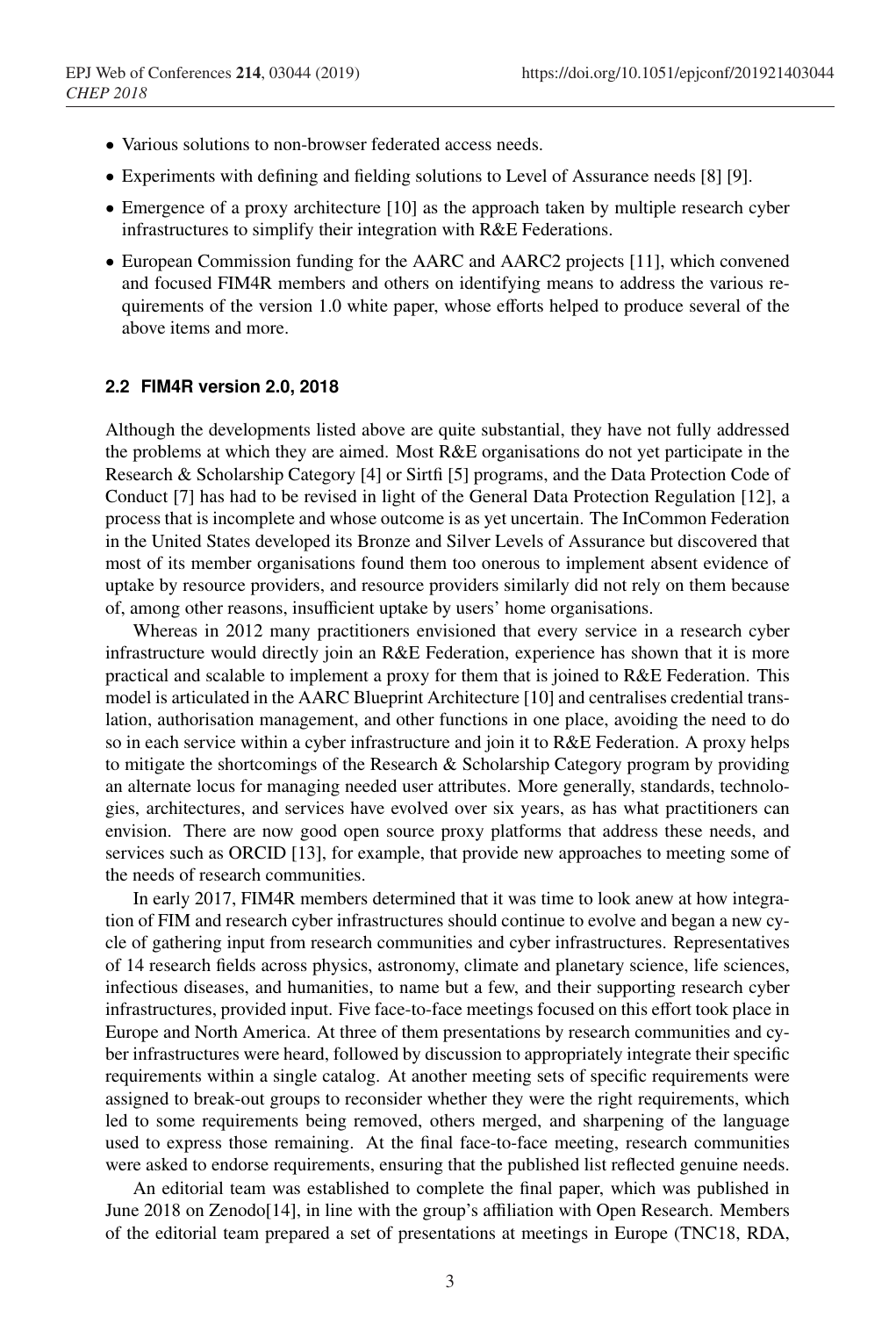CHEP), North America (Internet2 Technology Exchange), and Asia Pacific (ISGC) to inform the wider community and seek further input.

#### *2.2.1 Summary of Recommendations*

The FIM4R white paper version 2.0 [3] has identified sets of recommendations that the authors strongly believe is beneficial to the academic community. As in version 1 [2], the paper starts with a comprehensive sets of requirements that were identified together with all the stakeholders. These requirements address, among others, attribute release, web and non-web access and technologies, security, authentication, and authorisation. An expansive analysis of requirements, both by their distribution (i.e. who has expressed particular requirements) and their importance (i.e. how important are the requirements), has produced a set of recommendations aimed to address the identified problems and to increase the uptake of FIM. The paper further seeks to facilitate the adoption of best practices by mapping the identified concerns to relevant groups and stakeholders best suited to address them.

Governance and coordination Representation of researchers and research e-Infrastructure operators within large Infrastructures should be increased. This would help to ensure the continued alignment of interests of the researchers with the intended mission of large Infrastructures, i.e. supporting research and scholarly aspects. It is also essential that the FIM services are operated sustainably, reliably, and with the appropriate user support. Due to the ever changing technological and operational environment, providing a forum, owned and attended by research communities, where common issues can be discussed is beneficial.

Baseline of Research User Experience This section identifies several well-established practices, of which increased adoption would significantly boost the usability of federated access mechanisms. Releasing a sufficient set of attributes (as identified in R&S entity category [4]) would increase the value of federations, and reduce the impediments the researchers face in accessing remote services. Better harmonisation of import/export practices by R&E operators of their metadata is recommended, and also providing a process through which certain research organisations (that are not legal entities) can be admitted, either at the national or international level. Usability can further be increased by better presenting errors to the users and by providing means to support user mobility (e.g. ORCID [13]).

Security Incident Response Readiness All participants in FIM and federations should support best practices for operational security (such as Sirtfi [5]). Having a security incident response plan is strongly recommended, as well as periodic testing of such abilities. The issue of cooperation for security purposes is also recognised and encouraged by legislation, e.g. Recital 49 of the GDPR [12].

Harmonisation of Research Community Proxy Operations and Practices As previously mentioned, proxies have emerged as an answer to needs unmet by R&E federations. They have by now matured as a solution, hence their stability, support, and sustainability is becoming significantly important. This includes following the identified best practices, such as the AARC Blueprint Architecture [10] and related guidelines, and reuse of certain AAI services, when applicable.

Sensitive Research User Experience Employing strong controls of authentication and access management is paramount. This is necessary, for example, to ensure confidentiality of restricted research data, integrity of basic research data, or fine grained access to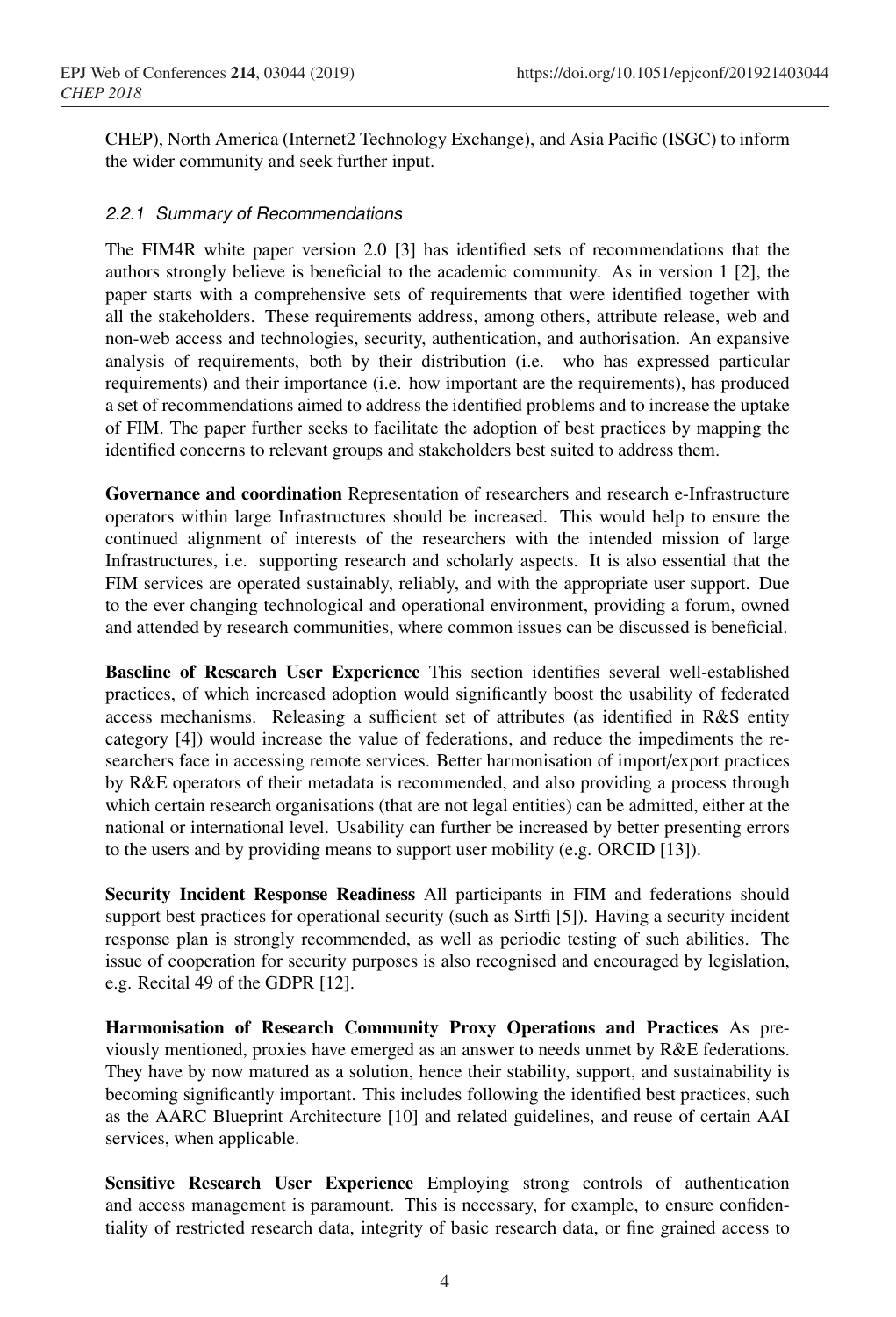expensive instruments and computing resources. REFEDS Assurance Framework [8] in its first version has issued guidance responding to these needs, and it is encouraged that these instructions are applied by relevant parties.

## **3 Federated Identity Management for High Energy Physics**

### **3.1 HEP input to FIM4R**

The High Energy Physics Community, was one of the founding research communities of FIM4R, represented by the Worldwide Large Hadron Collider Computing Grid (WLCG) [15]. This activity has been sustained by individuals from CERN and STFC-RAL who ensured that requirements specific to the field were taken into account in FIM4R version 2.0. An extended paragraph on WLCG requirements is included in the white paper and highlights the following points as priorities for FIM integration for critical services:

- Adoption of security frameworks such as Sirtfi, R&S and Assurance profiles
- Mature, tested Security Incident Response tools and procedures and their widespread adoption
- Strengthened operational support for Identity Federations and Interfederation including help desks and guidance
- Sustainable operation of shared components
- Identity Federation support for tokens beyond SAML, notably OpenID Connect (OIDC)

Insights gathered thanks to WLCG's participation as a key use case in the Helix Nebula Science Cloud Pre-Procurement Project [16] were also included in the FIM4R version 2.0 white paper. These are particularly relevant as HEP, the nuclear physics communities and other research communities begin to seriously explore the potential of commercial cloud providers and their integration in Authentication and Authorisation models.

#### **3.2 Ongoing Projects**

Although WLCG has been successfully using X.509 certificates for many years, there is increasing interest to take advantage of non-X.509 identities, both for user Authentication (through SAML Identity Federations and standalone OIDC providers) and for Authorisation within the grid (through OAuth2, OIDC and Macaroons). Multiple proof-of-concept implementations and projects (e.g. ALICE Tokens, SciTokens) have begun to explore the ways in which the community can benefit from token based access control.

A WLCG Authorisation Working Group has been established with two primary aims:

- 1. Identify an appropriate solution in line with the AARC Blueprint Architecture to control access to WLCG services
- 2. Define a common schema for tokens issued and exchanged by such a solution

This group is working towards the aims for Authentication and Authorisation identified in the HEP Software Foundation Community White paper [17]. Critically, the group includes participants from many of the ongoing projects, with the aim to facilitate interoperability in the long term. A principle of the WLCG Authorisation Working Group is to follow standard industry and R&E practices, FIM4R version 2.0 and the AARC Guidelines [18] being important assets to consider.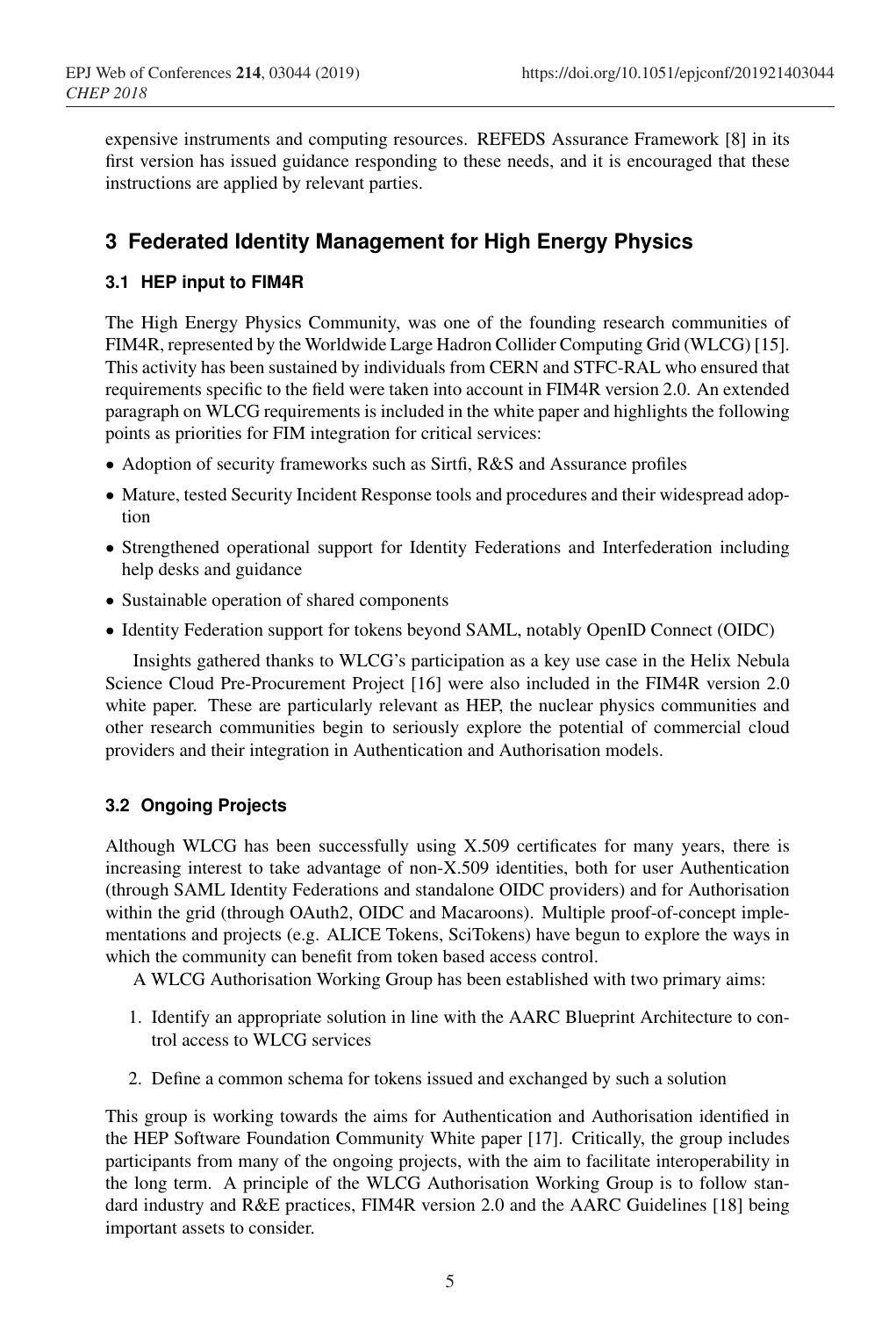### **4 Conclusion**

The publication of FIM4R version 2.0 [3] in June 2018 drew significant interest from the wider community. As of November 2018, the paper has been viewed approximately 800 times online and has been presented at multiple international conferences. In addition, major organisations that support R&E Federation such as Internet2 [19], GÉANT [20], and REFEDS [21] are already taking the version 2 findings into account as they plan their further activities.

A version 2.1 of the white paper is envisioned in which input received too late for the version 2 paper can be incorporated. The Research Data Alliance [22], in particular, may provide a potential link to additional research communities who could contribute to, or learn from, the experiences of the FIM4R community.

The FIM4R version 2.0 white paper has enabled the High Energy Physics to express its needs to FIM stakeholders. Conversely, FIM4R also provides a forum for following the evolving best practices of the field and the results of FIM4R version 2.0 are a key reference for the WLCG Authorisation Working Group.

### **References**

- [1] *Federated Identity Management for Research, FIM4R*, https://fim4r.org/
- [2] D. Broeder, B. Jones, D. Kelsey, P. Kershaw, S. Lüders, A. Lyall, T. Nyrönen, R. Wartel, H.J. Weyer, Tech. Rep. CERN-OPEN-2012-006, CERN, Geneva (2012), https://cds.cern.ch/record/1442597
- [3] C.J. Atherton, T. Barton, J. Basney, D. Broeder, A. Costa, M. van Daalen, S. Dyke, W. Elbers, C.F. Enell, E.M.V. Fasanelli et al., *Federated Identity Management for Research Collaborations* (2018), https://doi.org/10.5281/zenodo.1307551
- [4] *Research and Scholarship REFEDS*, https://refeds.org/ research-and-scholarship
- [5] N. Harris, T. Barton, J. Basney, D. Groep, L. Johansson, D. Kelsey, S. Koranda, R. Wartel, A. West, H. Short, *Security Incident Response Trust Framework for Federated Identity (Sirtfi)* (2015), https://doi.org/10.5281/zenodo.1256531
- [6] *Snctfi the Scalable Negotiator for a Community Trust Framework in Federated Infrastructures*, www.gridpma.org/snctfi/
- [7] *Data Protection Code of Conduct Home REFEDS wiki.*, https://wiki.refeds. org/display/CODE/Data+Protection+Code+of+Conduct+Home
- [8] *Refeds Assurance Framework*, https://refeds.org/assurance
- [9] *Incommon Assurance*, https://www.incommon.org/assurance/
- [10] *AARC Blueprint Architecture AARC*, https://aarc-project.eu/ architecture/
- [11] *Authentication and Authorisation for Research and Collaboration, AARC*, https:// aarc-project.eu/
- [12] *EU General Data Protection Regulation*, https://eur-lex.europa. eu/legal-content/EN/TXT/?qid=1532348683434&uri=CELEX: 02016R0679-20160504
- [13] *ORCID*, https://orcid.org/
- [14] *Zenodo*, https://zenodo.org/
- [15] *Worldwide LHC Computing Grid*, http://wlcg-public.web.cern.ch
- [16] *HNSciCloud*, https://www.hnscicloud.eu/.